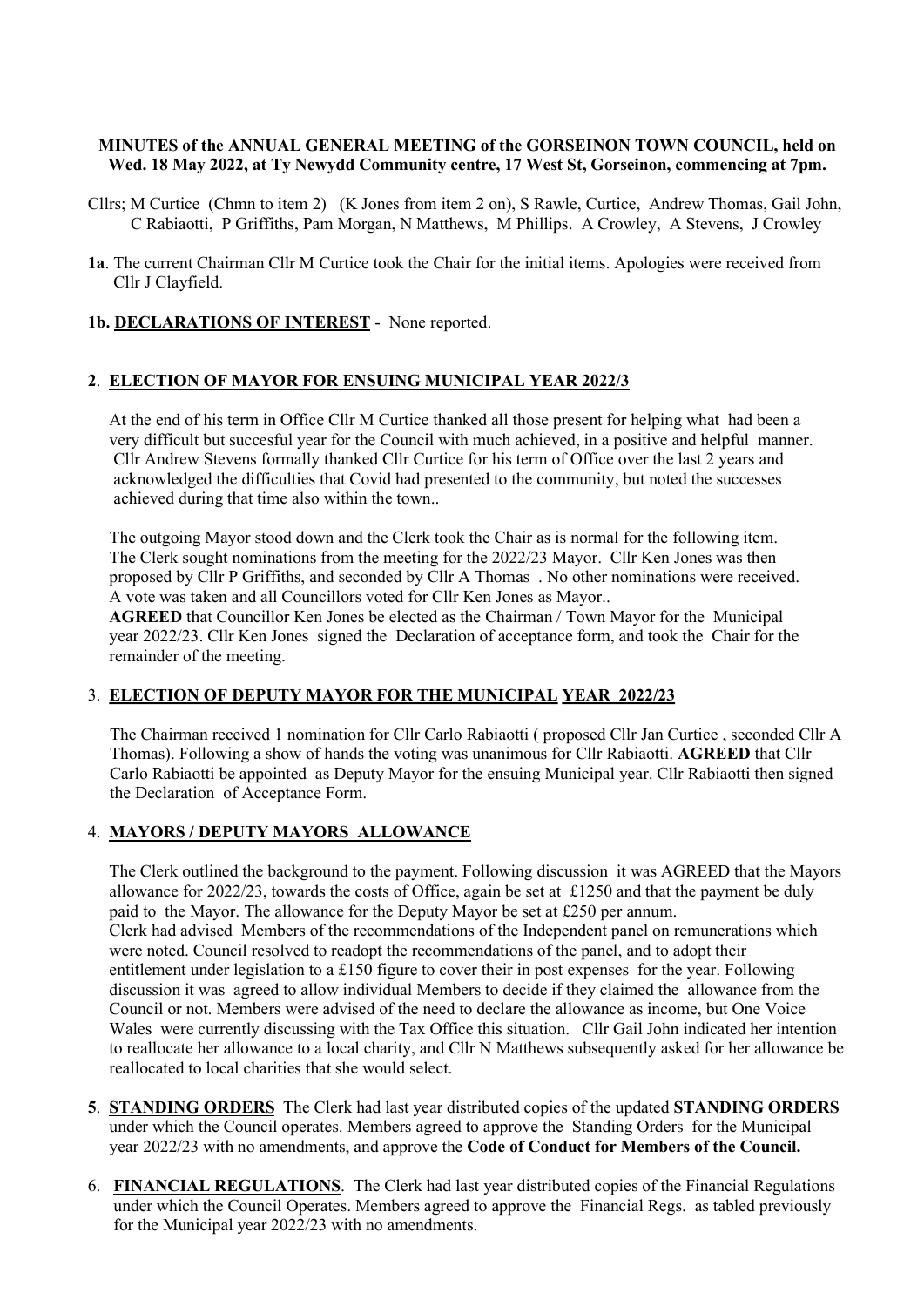# 7. PLENARY POWERS COMMITTEE (renamed SPECIAL COMMITTEE)

 AGREED that when needed, all members be invited to attend the meeting for the ensuing Municipal year 2022/23, (a minimum of 5 Members was needed for the meeting to be quorate).

# 8. PLANNING COMMITTEE

 AGREED that All Members of the Council sit on the Planning Committee which would start at 6.30pm prior to the main Council meeting, for the Municipal year 2022/23 unless the Clerk felt because of the length of agenda it should start earlier. The Committee would be granted full plenary powers to consider observations on planning applications and Planning matters.

# 9. PERSONNEL SUB COMMITTEE

 AGREED that the following Members be appointed to serve on the sub Committee for the Municipal year 2022/23. Mayor, Cllr M Curtice, Cllr A Crowley, (Proposed names supported by all Members).

# 10. FINANCE COMMITTEE

 The Committee would review longer term financial planning of the Council and report to the Full Council with its recommendations. It was AGREED that all Members be appointed to serve on the Committee for the Municipal year 2022/23 ( supported by all Members). The Dec. budget and precept FINANCE meeting was to be scheduled into the Council diary.

# 11. ACCOUNTS

 It was AGREED that all financial transaction continue to be presented and approved by Full Council as previously, unless delegated powers had been authorised.

12. ONE VOICE WALES . AGREED that the following Members be appointed to attend the Regional and local meetings and serve on the Committee for the Municipal year 2022/23. M Curtice (voting), with the Clerk asked to also attend regional meetings. ( proposals were unanimously supported by all Members). Cllrs Pam Morgan and Sue Rawle could also attend if the agenda was relevant to them.

# 13. ARBITRATORS FOR APPEALS AT THE NEW LODGE, GORSEINON

 Members discussed the background to this Committee and whether it was still an appropriate role for Members of the Town Council. In view of the special rules of the Club constitution it was agreed to continue with the Committee at present. AGREED that the following Members be appointed to serve on the Committee for the Municipal year 2022/23; Cllrs, P Griffiths, A Crowley, J Crowley, Clerk.

# 14. GORSEINON INSTITUTE MANAGEMENT COMMITTEE

 AGREED that the following Member be appointed to serve on the above Committee for the Municipal year 2022/23 - Cllr K Jones continue as nominated ( Proposed P Griffiths, seconded J Curtice).

# 15. GORSEINON DEVELOPMENT TRUST

 AGREED that following discussion on the role and responsibility of the Trustees, no name be put forward for consideration Individual Councillors were reminded that they could attend the AGM as Development Trust Members and observers .

# 16. WEB SITE / NEWSLETTER SUB COMMITTEE

 AGREED that the following individuals serve on the above Committee for the Municipal year 2022/23 Mayor, Cllrs A Stevens, Cllr A Crowley, Clerk

Cllr Andrew Stevens would continue as administrator on Councils Facebook page.

 Clerk was asked to contact Vision ICT to organise domain emails for each Councillor , so they don't need to use their own personal emails in future. Their addresses also to be removed from website.

# 17.CHRISTMAS CARNIVAL PARADE WORKING PARTY

 AGREED that following discussion with the Gorseinon and Llwchwr Town Clerks, the Committee be constituted as a sub committee of Gorseinon Town Council for 2022/23,comprising the Town Mayor and 3 further Councillors from Gorseinon Town Council, and the Clerk. The Committee would be given the power to coopt 3 additional Cllrs from Llwchwr Town Council plus their Clerk. The Sub committee was to be given DELEGATED powers to deal with all matters administrative and financial relating to the Lantern Parade. The overall budget for the sub committee would be set by the Gorseinon Town Council as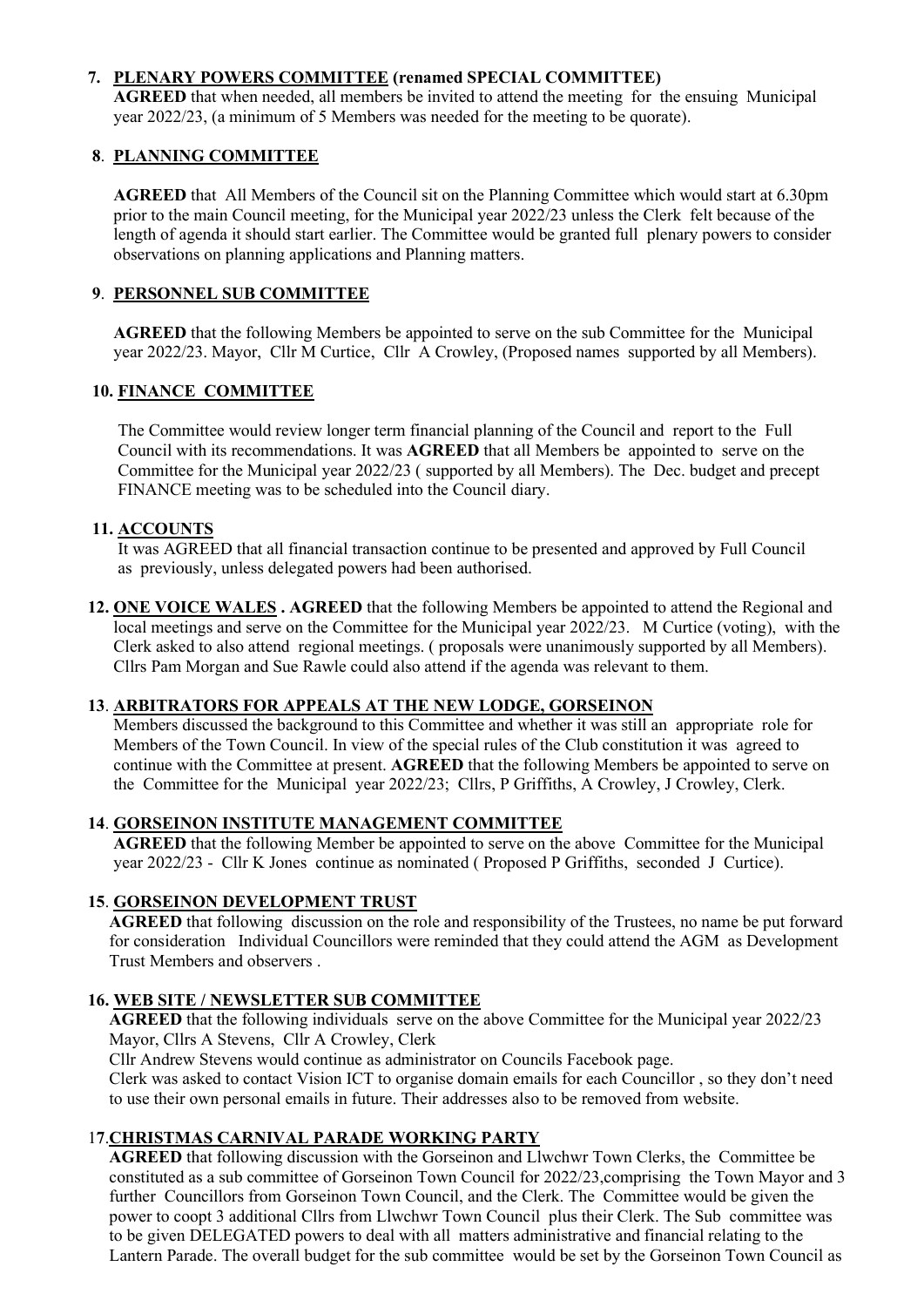part of its annual budget and the committee is given power to make and receive payments within the overall allocated budget. Minutes of meetings would be reported for information to both Town Councils. It was agreed that the following sit on the sub Committee  $-2022/23$  Cllr J Curtice, Cllr M Curtice plus Cllr P Morgan and Cllr Carlo Rabiaotti, (Town Mayor as required nearer the event) & Clerk. Other Members would assist with workshops and Marshalling the event.

18.FRIENDS OF GORSEINON PARKS. Members felt that the 3 Individual local parks had now formed their own separate own Friends groups and they could meet the Town Council as needed.

#### 19 COOPTED SCHOOL GOVERNORS

 Members nominated the following to be appointed for their 4 year terms of Office in accordance with the rules of the Governing bodies;

| Gorseinon Primary school | - (Infants and juniors) Cllr Pam Morgan would replace Cllr Joanne Crowley<br>on governing body.                              |
|--------------------------|------------------------------------------------------------------------------------------------------------------------------|
| Penyrheol Primary school | - Cllr Andrew Stevens (County Council rep)<br>Cllr Jan Curtice (Community Governor)<br>Cllr Pat Griffiths                    |
| Penyrheol Comp school    | - Cllr Andrew Stevens (County Council LEA Governor).<br>Cllr Carlo Rabiaotti (Clerk to write to seek nomination for Council) |

## 20.CHAMBER OF TRADE SUB COMMITTEE.

 AGREED that the following sub committee be disbanded until needed further. Clerk asked to write to P Sillick as Chairman to clarify current status of the organisation.

#### 21.YOUTH COUNCIL (NEW SUB COMMITTEE).

 AGREED that the following individuals serve on the above Sub Committee for the Municipal year 2022/23 – Cllrs Carlo Rabiaotti, Joe Clayfield, J Curtice, Gail John, Clerk to write to Headmaster asking if Member/s can meet with schools youth Council more often and have input into their meetings.

#### 22. HALL MANAGEMENT SUB COMMITTEE.

 AGREED that the following individuals serve on the above Sub Committee for the Municipal year 2022/23 – Cllrs A Stevens, M Curtice, C Rabiaotti, A Crowley, Clerk

#### 23. HISTORY AND TOWN COUNCIL ARCHIVES.

 AGREED that the following individuals serve on the above Sub Committee for the Municipal year 2022/23 – Cllrs S Rawle, J Clayfield with assistance from Cllr Gail John.

- 24. The Clerk had previously distributed copies of the 2022/23 ASSET REGISTER for the Council AGREED; Members agreed to the approved Asset Register for the Municipal year 2022/23.
- 25 .Members agreed the provisional DATES of Council meetings for the Municipal year 2022/23 with reference added to Finance meeting in December/January and Grants meeting in February.
- 26. Risk Assessment Members agreed to approve the Risk Assessment schedule for the Council 2022/23.
- 27. CHEQUE SIGNATORIES. AGREED that the following Councillors be the named authorised signatures from the 2022 AGM; Cllrs M Curtice, J Curtice, K Jones, P Griffiths, A Stevens.
- 28. TRAINING. AGREED that necessary training be arranged for all Councillors as necessary to use the training budget. Training courses were to be arranged with One Voice Wales and Swansea Council. Clerk summarised the One Voice Wales training programme and on line tutorials which were Noted. Members were to advise the Clerk which tutorials they wished to attend and Clerk would oversee training programme for the Council
- 29. Members reaffirmed the Committee terms of reference for 2022/23 as shown in Appendix A.

The meeting closed at 8.35pm Chairman ..............................................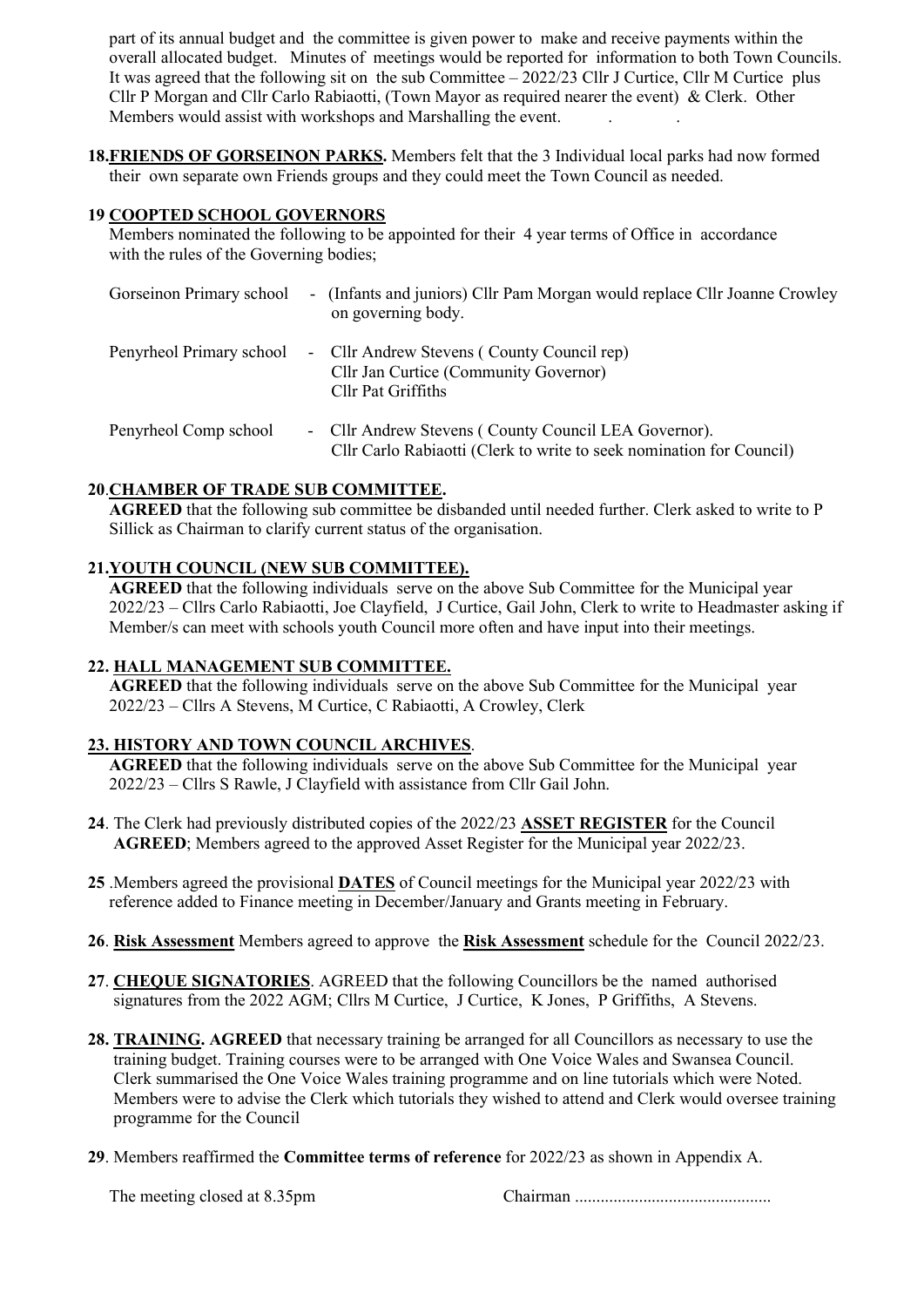# APPENDIX A COMMITTEE TERMS OF REFERENCE

The following terms of reference have been adopted at the Annual meeting of the Council on May 18 2022. All Committees and sub committees are to conform to the Councils approved Standing Orders, Code of Conduct and Financial regulations, as approved and adopted at the Annual meeting.

## 1. PLENARY POWERS COMMITTEE (renamed SPECIAL COMMITTEE)

 To deal with all matters deemed to be of an urgent nature. All members be invited to attend the meeting for the ensuing Municipal year 2022/23, (a minimum of 5 Members was needed for the meeting to be quorate).

## 2. PLANNING COMMITTEE

 All Members of the Council sit on the Planning Committee which would start at 6.30pm prior to the main Council meeting, for the Municipal year 2022/23 unless the Clerk felt because of the length of agenda it should start earlier. The Committee would be granted full plenary powers to consider observations on planning applications and all Planning matters.

## 3. PERSONNEL SUB COMMITTEE

The sub committee was to deal with all matters of a personnel/employment nature relating to staff.

## 4. FINANCE COMMITTEE

 The Committee would review both short and longer term financial planning of the Council. All Members be appointed to serve on the Committee for the Municipal year 2022/23. The January budget and precept FINANCE meeting was to be scheduled into the Council diary.

## 5.. ARBITRATORS FOR APPEALS AT THE NEW LODGE SOCIAL CLUB, GORSEINON

 In view of the special rules of the Club constitution it was agreed to continue with the Committee at present. The sub committee would deal with all disputes referred to it by the Club, and make recommendations to the Club Chairman.

## 6. GORSEINON INSTITUTE MANAGEMENT COMMITTEE

 The following Member be appointed to serve on the above external Committee for the Municipal year 2022/23 and to represent the interests of the Town Council. Cllr K Jones continue as nominated representative .

# 7. WEB SITE /NEWSLETTER SUB COMMITTEE

 The sub committee was tasked with developing and managing the Councils website, and production of the annual Newsletter when required

# 8. CHRISTMAS CARNIVAL PARADE WORKING PARTY

 Following discussion with the Gorseinon and Llwchwr Town Clerks, the Committee be constituted as a sub committee of Gorseinon Town Council for 2022/23,comprising the Town Mayor and 3 further Councillors from Gorseinon Town Council, and the Clerk. The Committee would be given the power to coopt 3 additional Cllrs from Llwchwr Town Council plus their Clerk. The Sub committee was to be given DELEGATED powers to deal with all matters administrative and financial relating to the Lantern Parade. The overall budget for the sub committee would be set by the Gorseinon Town Council as part of its annual budget and the committee is given power to make and receive payments within the overall allocated budget. Minutes of meetings would be reported for information to both Town Councils.

# 9. YOUTH COUNCIL (NEW SUB COMMITTEE).